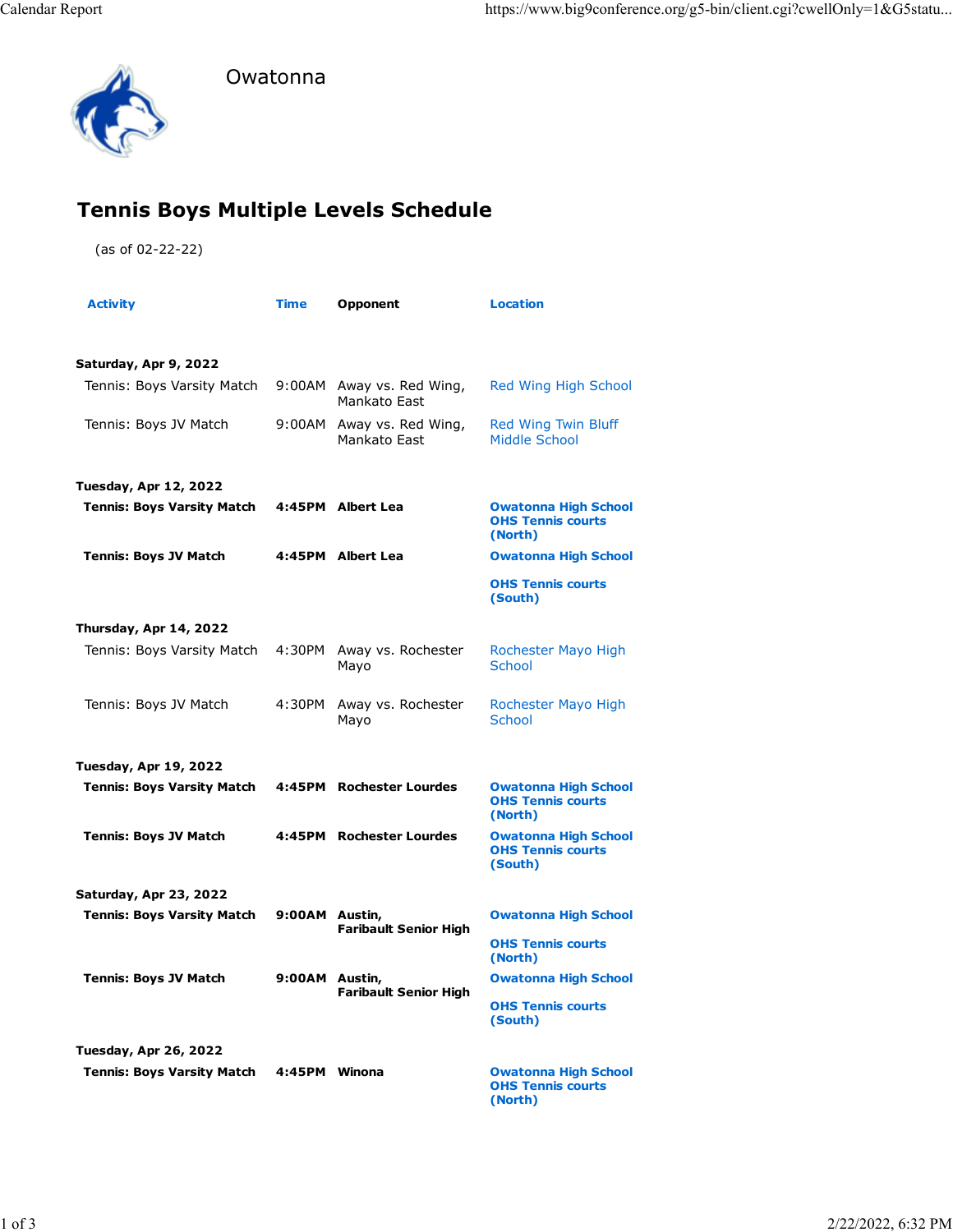| <b>Activity</b><br><b>Tennis: Boys JV Match</b>     | Time<br>4:45PM Winona | Opponent                                                                                                                                                                                             | <b>Location</b><br><b>Owatonna High School</b>                     |
|-----------------------------------------------------|-----------------------|------------------------------------------------------------------------------------------------------------------------------------------------------------------------------------------------------|--------------------------------------------------------------------|
|                                                     |                       |                                                                                                                                                                                                      | <b>OHS Tennis courts</b><br>(South)                                |
| Thursday, Apr 28, 2022                              |                       |                                                                                                                                                                                                      |                                                                    |
| Tennis: Boys Varsity Match                          | 4:30PM                | Away vs. Rochester<br>Century                                                                                                                                                                        | <b>Rochester Century</b><br><b>High School</b>                     |
| Tennis: Boys JV Match                               | 4:30PM                | Away vs. Rochester<br>Century                                                                                                                                                                        | <b>Rochester Century</b><br><b>High School</b>                     |
| Tuesday, May 3, 2022                                |                       |                                                                                                                                                                                                      |                                                                    |
| Tennis: Boys Varsity Match                          |                       | 4:30PM Away vs. Northfield                                                                                                                                                                           | Northfield High School                                             |
| Tennis: Boys JV Match                               | 4:30PM                | Away vs. Northfield                                                                                                                                                                                  | Northfield High School                                             |
| Thursday, May 5, 2022                               |                       |                                                                                                                                                                                                      |                                                                    |
| <b>Tennis: Boys Varsity Match</b>                   | 4:45PM                | <b>Rochester John</b><br>Marshall                                                                                                                                                                    | <b>Owatonna High School</b><br><b>OHS Tennis courts</b><br>(North) |
| <b>Tennis: Boys JV Match</b>                        | 4:45PM                | <b>Rochester John</b>                                                                                                                                                                                | <b>Owatonna High School</b>                                        |
|                                                     |                       | Marshall                                                                                                                                                                                             | <b>OHS Tennis courts</b><br>(South)                                |
| Saturday, May 7, 2022                               |                       |                                                                                                                                                                                                      |                                                                    |
| Tennis: Boys Varsity Game                           | 9:00AM                | Away vs. Lakeville<br>North, Armstrong,<br>Blake, Bloomington<br>Jefferson, Duluth<br>East, East Ridge,<br>Minnetonka                                                                                | Lakeville North High<br>School                                     |
| <b>Tuesday, May 10, 2022</b>                        |                       |                                                                                                                                                                                                      |                                                                    |
| Tennis: Boys Varsity Match                          | 4:30PM                | Away vs. Mankato<br>West                                                                                                                                                                             | <b>Bethany Lutheran</b><br>College                                 |
| Tennis: Boys JV Match                               | 4:30PM                | Away vs. Mankato<br>West                                                                                                                                                                             | <b>Bethany Lutheran</b><br>College                                 |
|                                                     |                       |                                                                                                                                                                                                      |                                                                    |
| Saturday, May 14, 2022                              |                       |                                                                                                                                                                                                      |                                                                    |
| Tennis: Boys Varsity Big 9<br>Conference Tournament | 9:00AM                | Away vs. NA, Albert<br>Lea, Austin, Faribault<br>Senior High, Mankato<br>East, Mankato West,<br>Northfield, Red Wing,<br>Rochester Century,<br>Rochester John<br>Marshall, Rochester<br>Mayo, Winona | <b>Rochester Outdoor</b><br><b>Tennis Center</b>                   |
| Tennis: Boys JV Big 9<br>Conference Tournament      | 9:00AM                | Away vs. TBD, Albert<br>Lea, Austin, Faribault<br>Senior High, Mankato<br>East, Mankato West,<br>Northfield, Red Wing,<br>Rochester Century,<br>Rochester John<br>Marshall, Winona                   | <b>Rochester Outdoor</b><br><b>Tennis Center</b>                   |

**Monday, May 16, 2022**